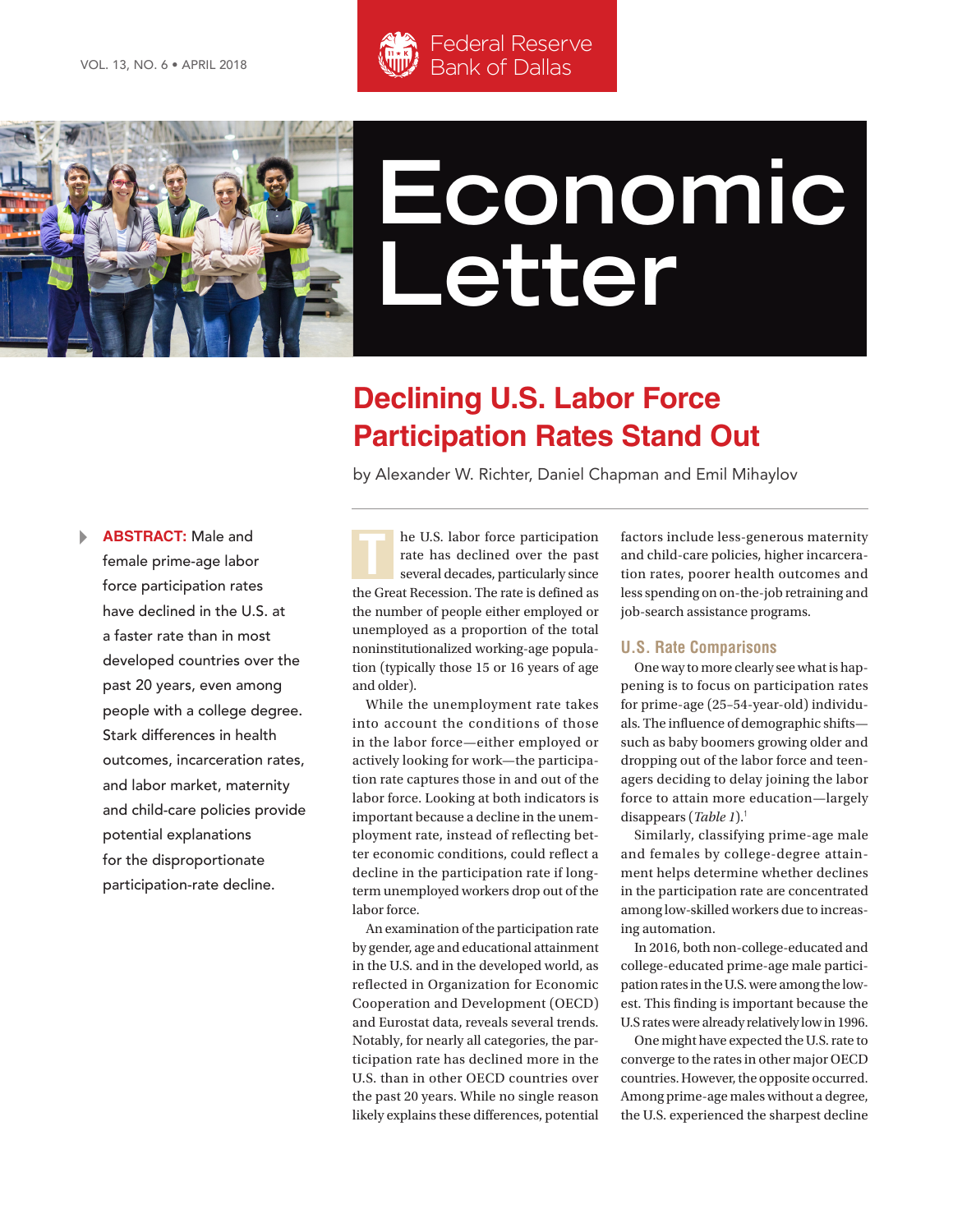**TABLE** 1

#### U.S. Labor Force Participation Rates Slip Relative to Other Developed Nations

|                                 |           | <b>Males</b> |      |                      | <b>Females</b> |      |                      |
|---------------------------------|-----------|--------------|------|----------------------|----------------|------|----------------------|
| Country                         | Education | 1996         | 2016 | Change:<br>1996-2016 | 1996           | 2016 | Change:<br>1996-2016 |
| U.S.                            | No degree | 89.7         | 84.7 | $-5.0$               | 71.8           | 66.5 | $-5.3$               |
|                                 | Degree    | 95.6         | 93.4 | $-2.2$               | 84.2           | 82.0 | $-2.2$               |
| Canada                          | No degree | 87.5         | 84.8 | $-2.7$               | 68.1           | 69.6 | 1.5                  |
|                                 | Degree    | 94.0         | 94.0 | 0.0                  | 84.1           | 86.7 | 2.6                  |
| <b>France</b>                   | No degree | 95.0         | 90.2 | $-4.8$               | 75.7           | 76.7 | 1.1                  |
|                                 | Degree    | 96.9         | 96.5 | $-0.4$               | 87.8           | 91.1 | 3.3                  |
| Germany                         | No degree | 91.7         | 90.2 | $-1.5$               | 71.4           | 80.4 | 9.0                  |
|                                 | Degree    | 96.6         | 96.0 | $-0.6$               | 86.1           | 88.9 | 2.8                  |
| <b>Italy</b>                    | No degree | 89.8         | 87.7 | $-2.1$               | 51.4           | 62.1 | 10.7                 |
|                                 | Degree    | 95.5         | 90.9 | $-4.6$               | 85.5           | 82.7 | $-2.8$               |
| <b>Sweden</b>                   | No degree | 90.5         | 92.1 | 1.7                  | 84.9           | 83.7 | $-1.3$               |
|                                 | Degree    | 92.9         | 95.6 | 2.7                  | 91.6           | 93.3 | 1.7                  |
| U.K.                            | No degree | 90.4         | 89.7 | $-0.7$               | 70.8           | 73.4 | 2.6                  |
|                                 | Degree    | 96.7         | 95.6 | $-1.1$               | 87.7           | 87.8 | 0.2                  |
| <b>European</b><br><b>Union</b> | No degree |              | 89.6 | ٠                    | ٠              | 74.2 | ٠                    |
|                                 | Degree    | ٠            | 95.6 | ٠                    | ٠              | 89.1 | ۰                    |

NOTE: Discrepancies in numerical changes are due to rounding.

SOURCES: Eurostat; Statistics Canada's CANSIM; Census Bureau's Current Population Survey.

**TABLE**

#### U.S. Employment Rates Notably Decline

|                          |           | <b>Males</b> |      |                      | <b>Females</b> |      |                      |  |
|--------------------------|-----------|--------------|------|----------------------|----------------|------|----------------------|--|
| Country                  | Education | 1996         | 2016 | Change:<br>1996-2016 | 1996           | 2016 | Change:<br>1996-2016 |  |
| U.S.                     | No degree | 84.9         | 80.2 | $-4.7$               | 67.8           | 62.4 | $-5.4$               |  |
|                          | Degree    | 93.4         | 91.2 | $-2.2$               | 82.0           | 79.7 | $-2.3$               |  |
| Canada                   | No degree | 77.7         | 77.2 | $-0.5$               | 61.0           | 64.3 | 3.3                  |  |
|                          | Degree    | 87.7         | 88.9 | 1.2                  | 78.4           | 82.6 | 4.2                  |  |
| <b>France</b>            | No degree | 85.4         | 80.1 | $-5.3$               | 64.5           | 67.4 | 2.9                  |  |
|                          | Degree    | 91.4         | 91.9 | 0.5                  | 81.3           | 86.3 | 5.0                  |  |
| Germany                  | No degree | 83.8         | 85.5 | 1.7                  | 64.3           | 77.1 | 12.9                 |  |
|                          | Degree    | 92.8         | 94.0 | 1.2                  | 81.2           | 86.9 | 5.8                  |  |
| <b>Italy</b>             | No degree | 83.5         | 78.2 | $-5.4$               | 44.7           | 53.5 | 8.8                  |  |
|                          | Degree    | 90.2         | 85.4 | $-4.8$               | 77.7           | 75.6 | $-2.1$               |  |
| Sweden                   | No degree | 80.8         | 86.3 | 5.5                  | 77.5           | 77.3 | $-0.2$               |  |
|                          | Degree    | 88.4         | 91.4 | 3.0                  | 88.2           | 90.1 | 1.9                  |  |
| U.K.                     | No degree | 81.8         | 85.7 | 3.9                  | 66.2           | 69.8 | 3.6                  |  |
|                          | Degree    | 92.9         | 93.5 | 0.6                  | 85.2           | 85.4 | 0.2                  |  |
| <b>European</b><br>Union | No degree |              | 81.5 | ٠                    |                | 66.5 |                      |  |
|                          | Degree    | ٠            | 91.5 |                      | ٠              | 84.2 |                      |  |

NOTE: Discrepancies in numerical changes are due to rounding.

SOURCES: Eurostat; Statistics Canada's CANSIM; Census Bureau's Current Population Survey.

from 1996 to 2016—5.0 percentage points. For males with a degree, the decline was the second largest.

Female prime-age activity paints an even more dramatic picture. Although the participation rate among prime-age females in the U.S. was relatively high throughout much of the 20th century, the U.S. was the

only major OECD country listed to experience sharp declines among individuals with and without a college degree.

As a consequence, female participation rates in the U.S. for those with a college degree are now the lowest among the OECD countries shown in Table 1 and second lowest for those without a degree. Even compared with the European Union as whole, the U.S. stands out.

Table 2 shows the employment-to-population ratio—the ratio of those who are employed relative to the prime-age population—across the same categories and countries shown in Table 1. It is useful to look at employment ratios, in addition to participation rates, because they control for differences in unemployment across countries.

A pattern similar to the one depicted in Table 1 emerges. Aside from males in Italy and those without a college degree in France, the U.S. experienced the largest decline in all categories. As of 2016, the employment-to-population ratio in the U.S. among women with and without a college degree is the second lowest of the countries shown and well below the European Union averages.

While slightly less dramatic, the rates among men in the U.S. are also lower than European Union averages. In general, the figures show that even after removing those who are unemployed, labor force participation is relatively low in the U.S.

Comparing prime-age male and female participation rates without grouping by education makes it easier to compare the U.S. to all other OECD countries (*Chart 1*). The U.S. prime-age male labor force participation rate was 23rd out of 33 OECD countries in 1996. Twenty years later, the U.S. fell even further, to 31st out of 33 countries.

U.S. prime-age females experienced an even steeper ranking decline, falling from 11th in 1996 to 27th in 2016.

Looking at rankings based on employment-to-population ratios yields similar results. The U.S. slid from 15th to 22nd among males and from 10th to 25th among females from 1996 to 2016.

The drastic cross-country differences are likely due to unique factors—both on the demand and supply sides—affecting the U.S. more than other countries. Demand-side factors such as increasing automation or globalization are clearly important, but supply-side factors are where the U.S. stands out.

#### **Incarceration Rates**

A 2016 report by former President Obama's Council of Economic Advisers cites higher rates of incarceration com-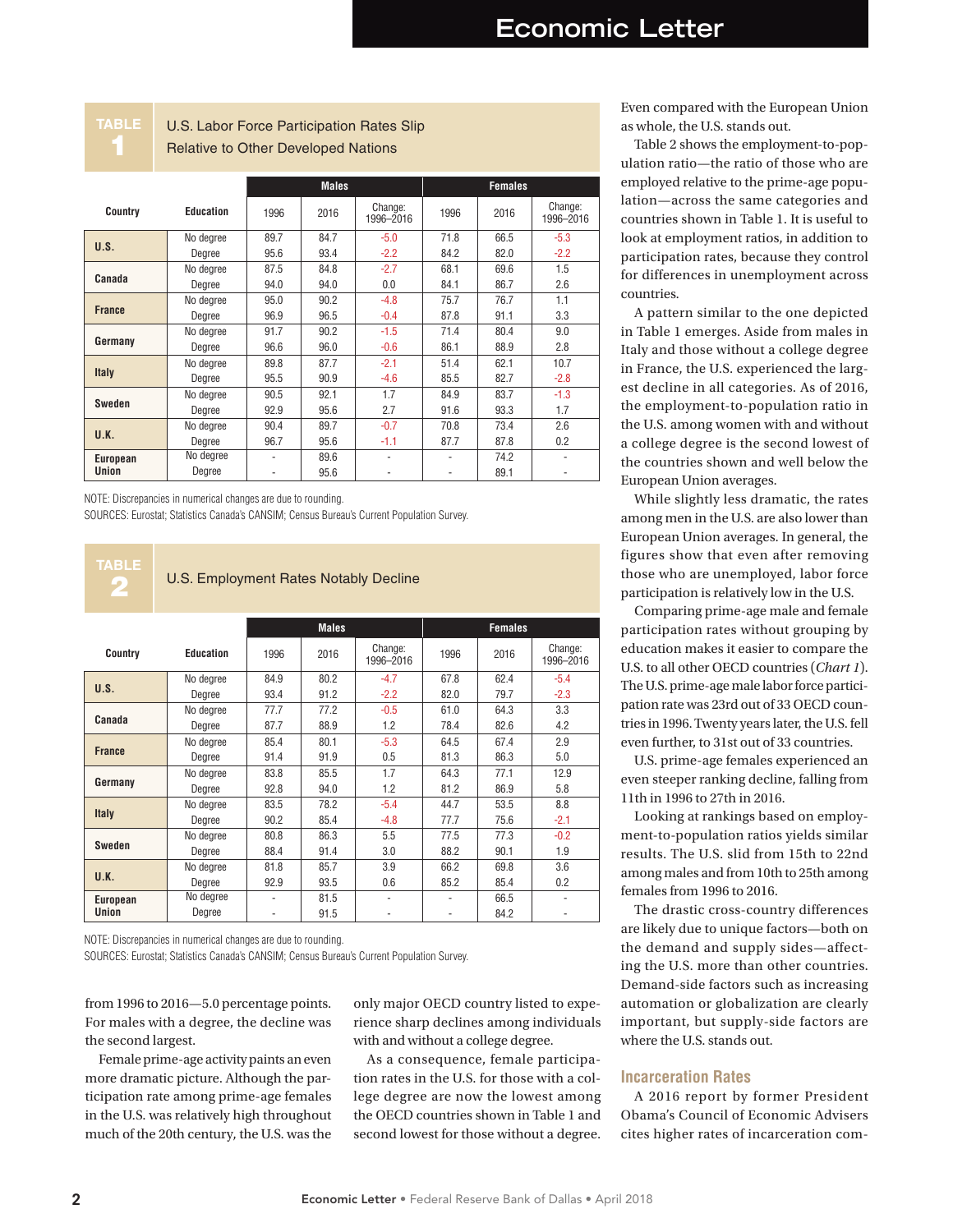### **Economic Letter**

pared with other OECD countries as a possible explanation for the decline in primeage male labor force participation.<sup>2</sup>

Because individuals held in jails and prisons are excluded from the participation-rate calculation, the contemporaneous effect of incarceration on labor force participation can be mixed. However, formerly incarcerated people seeking jobs run a high risk of dropping out of the labor force due to hiring restrictions and stigma.

According to the World Prison Brief database, the prison population rate in the U.S. increased from 592 per 100,000 people in 1995 to 666 in 2015, a 12.5 percent increase that far exceeds the OECD average of 145 per 100,000. Furthermore, a recent study estimated that about 20 million Americans are either incarcerated or former felons  $3$ 

#### **Child Care, Parental Leave**

Limited access to guaranteed parental leave or child-care services is another potential reason for falling prime-age participation rates. The U.S. ranked 30th out of 33 countries in total public expenditures on family-related policies as a percentage of gross domestic product (GDP) in 2013, with the U.S. spending just 1.1 percent, according to OECD figures.

The United Kingdom, where participation rates are higher, spent more than 4 percent of GDP on such services. Recent estimates find the expansion of these types of policies in countries outside the U.S. explains about 29 percent of the decline in the U.S. female participation rate relative to other OECD countries.<sup>4</sup> Similarly, analysis of California's paid family leave law enacted in 2004 found the policy increased the probability that mothers returned to their previous positions and the average number of hours worked.<sup>5</sup>

#### **Health Care and Mortality**

Poorer health outcomes in the U.S. also potentially reduce participation. Mortality rates for prime-age individuals in the U.S. have increased and are much higher than in other countries. The U.S. ranked 26th out of 34 OECD countries for total life expectancy at birth in 2015, a decline from 21st place in 1996. In contrast to other demographic groups, recent research found that mortality rates for non-Hispanic whites

U.S. Declines in OECD Rankings of Labor Force Participation









SOURCE: Organization for Economic Cooperation and Development (OECD).